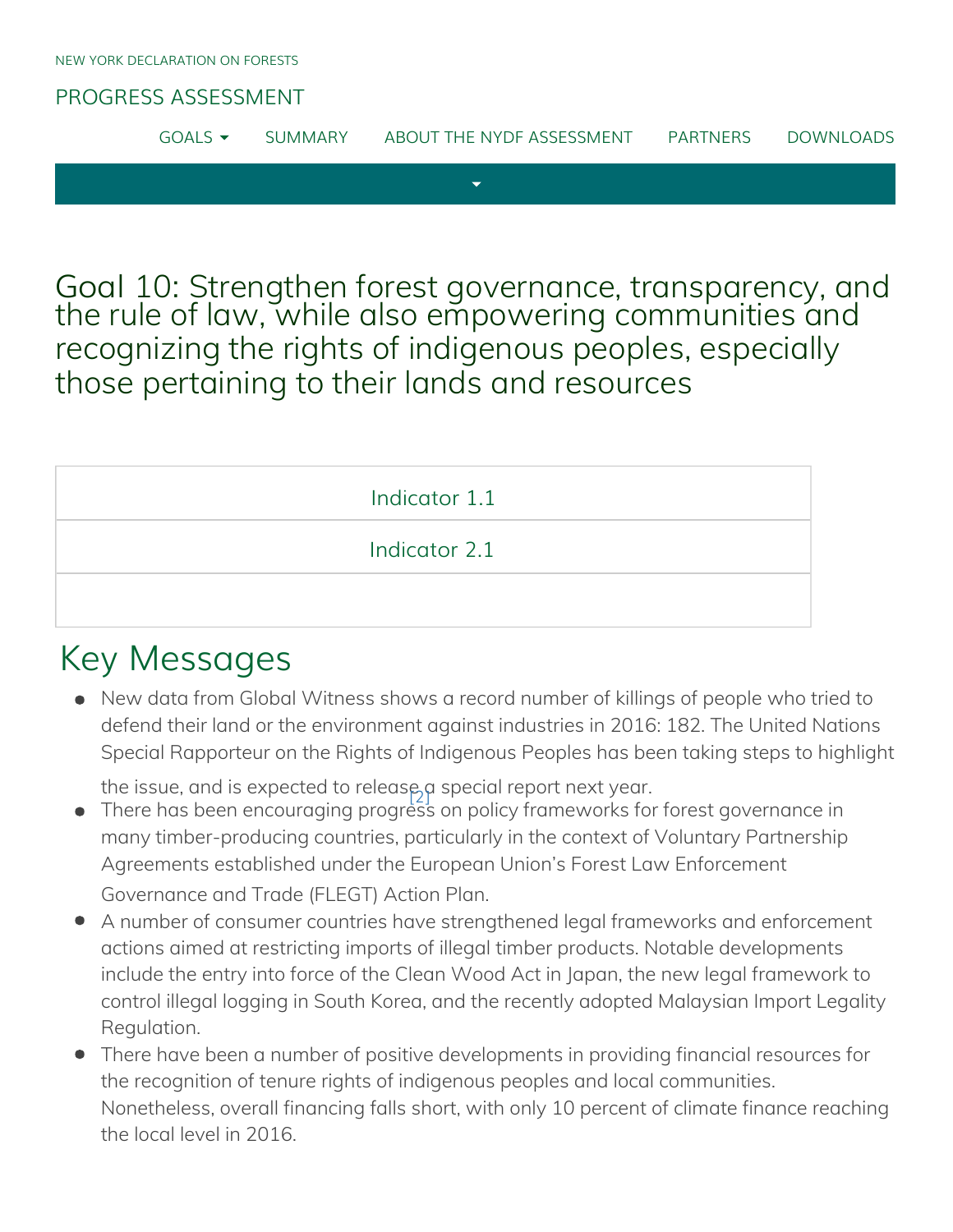# Overview of Goal and Indicators

Goal 10 mandates advances in forest governance, transparency, and the rule of law, together with the empowerment of communities and indigenous peoples in relation to their land and resource rights.

Given the complex and multi-faceted nature of this goal, attempts to measure it are bound to be imperfect. In our 2015 and 2016 reports, we used three criteria and sets of indicators for which robust data are available and which cover many of the central elements of forest governance. This year we have refined the wording of the first two criteria, though the indicators remain the same. The criteria and indicators are listed in Table 1.

#### Table 1: Indicators to track Goal 10

| <b>CRITERIA</b>                               | <b>INDICATOR</b>                                         |
|-----------------------------------------------|----------------------------------------------------------|
| 1. Strenghtening institutions and<br>policies | 1.1. Consumer and processor countries                    |
| 2. Strengthening the rule of law              | 2.1 Number of killings related to a forest or land issue |

# <span id="page-1-0"></span>Findings

## Criterion 1: Strengthening institutions and policies

The past year has seen a number of notable developments with respect to the improvement of forest governance through the strengthening of institutions and policies. The following sections present some of the key developments in producer, consumer, and processor countries.

#### Development #1: Producer countries

<span id="page-1-1"></span>The Forest Law Enforcement, Governance and Trade (FLEGT) agenda has been successfully integrated into the relevant work plan of the Association of South East Asian Nations, with the first negotiation sessions held in Thailand and Laos this year. At the country level, there have been important developments in Vietnam, which has recently reached an agreement on a joint Voluntary Partnership Agreement (VPA) implementation framework with the EU. Similarly, the VPA negotiation process is expected to be finalized by the end of this year in Honduras.

In Indonesia, the FLEGT licensing scheme officially began operation through the issuance of the first licenses at the end of last year. All exported timber products of types listed in the EU-Indonesia VPA which are accompanied by a license are automatically deemed to comply with the EU Timber Regulation. Despite only a few months having passed since the FLEGT licensing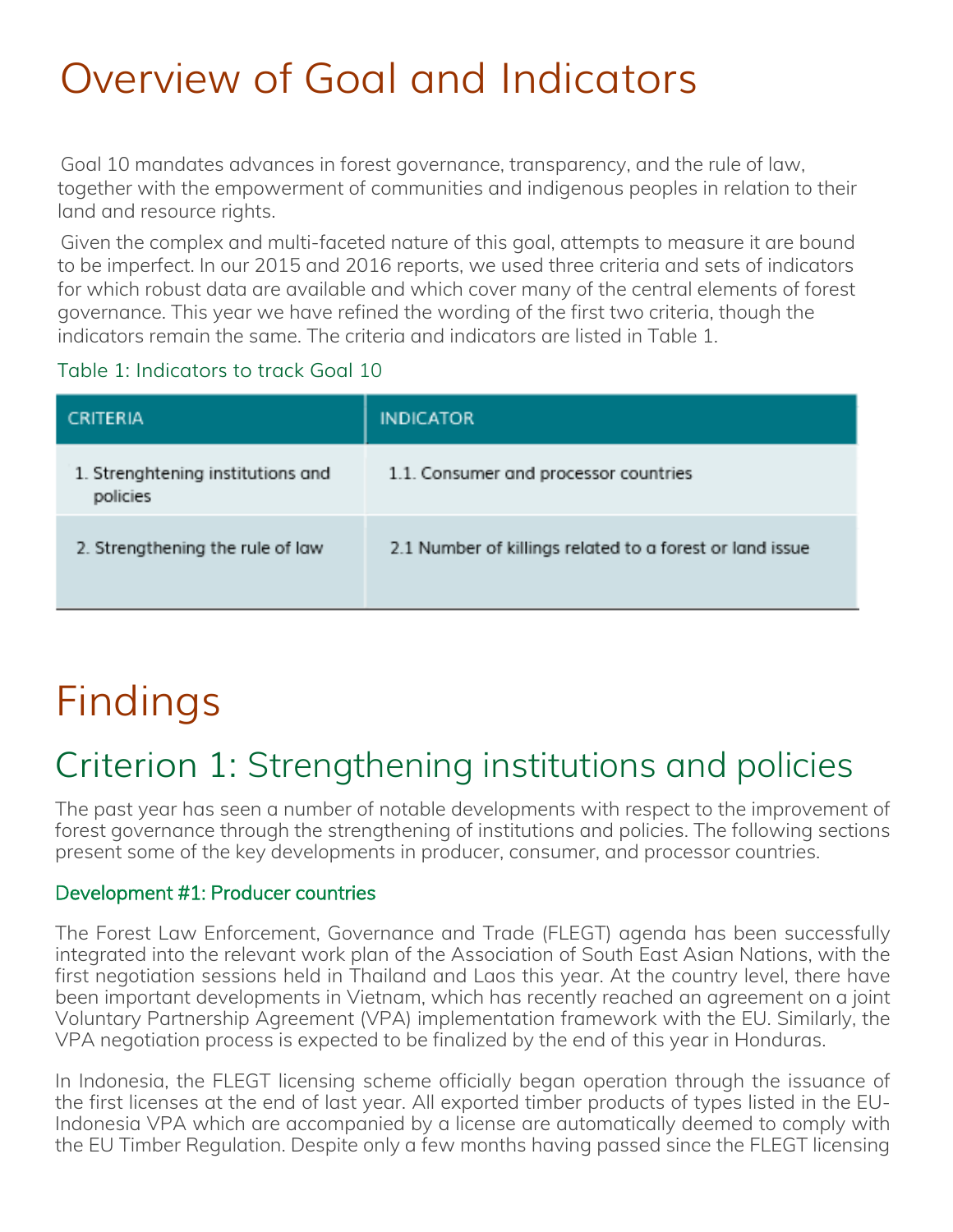came into operation, issues related to the extent of the VPA's scope and prohibitive costs for small and medium enterprises have already emerged, and there have been calls for further investigation.[1] On the other hand, the positive outcomes expected from the readiness assessment for licensing planned before the end of 2017 in Ghana indicate a reasonable likelihood that licensing will begin in 2018.

There was also modest progress in operationalizing Timber Legality Assurance Systems (TLAS) mandated by VPAs, with important developments in Vietnam, where the coverage of the national TLAS will be extended to both the export and domestic markets, and in the Republic of Congo, whose government has just rolled out a new TLAS software at the national  $level.[2]$ ulation. Despite only a few months having passed since the  $F\in \mathbb{R}$ 

## <span id="page-2-0"></span>Indicator 1.1: Consumer and processor countries

The past year has seen a number of important developments with respect to the control of illegal timber imports, with several countries adopting new legal frameworks to stem flows of illegal wood, and countries with existing frameworks in place taking further steps to implement them.

A legal framework to control illegal logging was established in South Korea, with an act to revise the 2012 Forest Legislation passed in March 2017. Implementation is scheduled for early 2018.[3] Although official guidance is still under development, domestic importers of timber and timber products must comply with actual legality requirements and reporting obligations under the new legal framework, which also imposes penalties in the event of their breach. The clause also mandates the return or destruction of the product when the origin of the timber is unverified or untraceable.[4]

In Malaysia, a new Import Legality Regulation came into effect in July 2017 and applies to all importing companies, timber associations, and companies exporting to the EU. The regulation was adopted in the context of the TLAS under Malaysia's FLEGT-VPA. Although a definition of legality has not yet been included in the national legislation, no import licenses will be issued to importers who fail to document legality, thereby prohibiting imports when legality cannot be proved. However, the import regulation refers only to a very specific set of products, and applies only to Peninsular Malaysia (excluding the Borneo provinces of Sabah and Sarawak). [5]

According to the European Commission's scoreboard, as of March 2017, member states appear to have made good progress in implementing existing frameworks under the European Union Timber Regulation (EUTR). All 28 member states have already designated FLEGT Competent Authorities and have started to carry out checks on companies, while all with the exception of Slovakia have national legislation in place considering penalties in case of EUTR infringement.[6] Although not uniformly applicable across Europe, financial penalties from EUR 24 to EUR 30 million, and imprisonment sentences from 8 days to a maximum of 8 years, are now all possible penalties, depending on the seriousness of the respective violation.[7]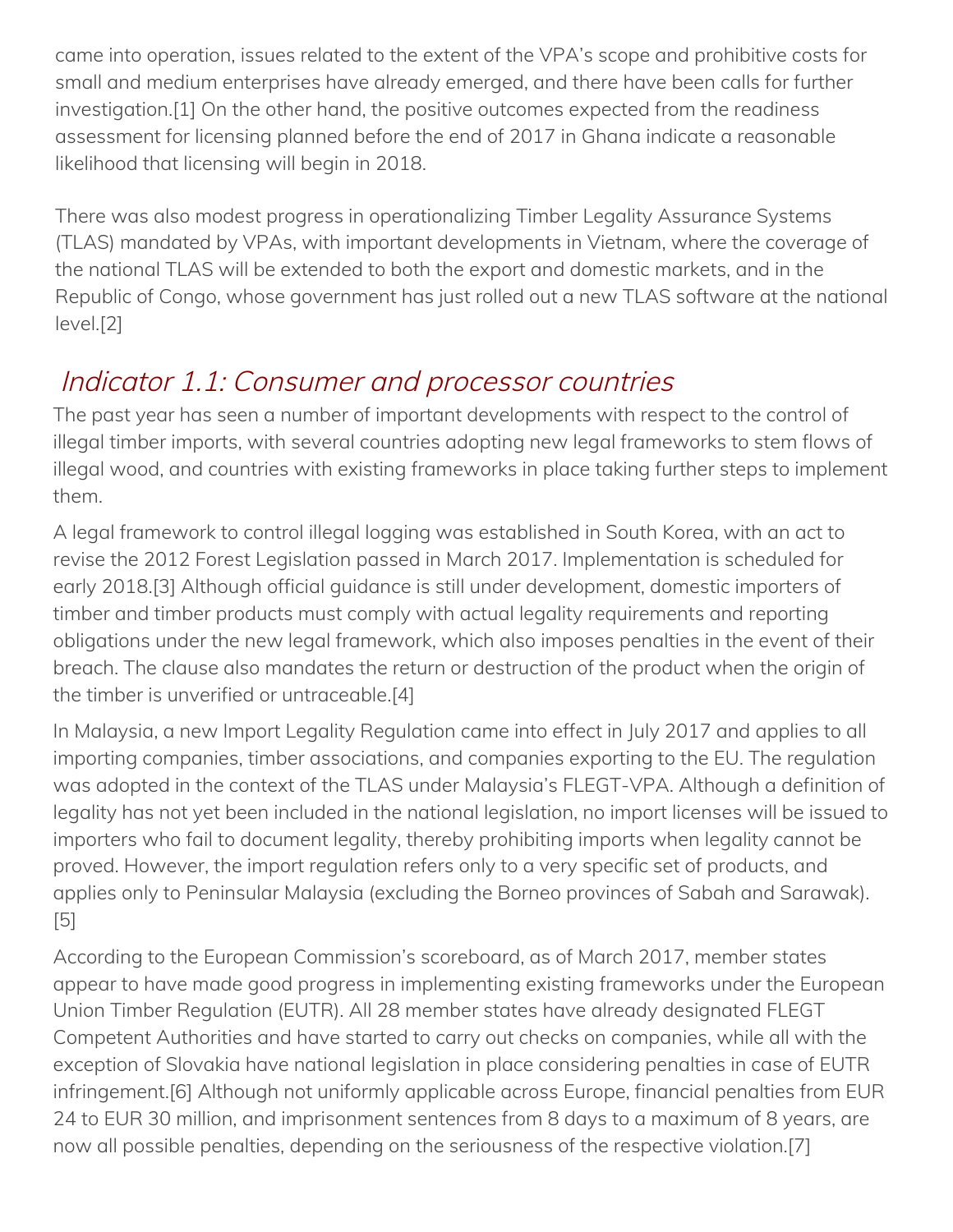With the respect to enforcement activities carried out by consumer countries with legality assurance systems in place over the six-month period April 2016 to September 2016, the latest survey conducted by Forest Trends confirmed the positive performance compared with the previous assessment period. Enforcement officials from 13 EU Members States and Australia have reported 327 company site inspections, 169 Corrective Action Requirements, 71 injunctions, and four financial penalties.[8]

In the United States, enforcement efforts under the Lacey Act have meanwhile been strengthened through the establishment of the Automated Commercial Environment (ACE) system in November 2016, requiring importers of wood products entering the US through Foreign Trade Zones to file Lacey Act import declaration information. As such, the ACE now acts as single window for reporting imports and exports at the national level. January 2017 saw the first instance of timber seized under the Lacey Act being destroyed following inspections that showed that it had been harvested illegally in its country of origin.[9]

In contrast to these positive developments, the latest data from Eurostat reveals that the share of timber imported from fragile and conflict-affected countries by Member States increased by 14 percent to a total value of EUR 178 million in 2015. The top five EU importers (Portugal, Greece, Belgium, Italy and Spain) of timber sourced from conflict areas have remained unchanged over the last four years. The high-risk profile of timber imports from conflict-torn area is, moreover, confirmed by a recent Interpol-United Nations Environment Programme (UNEP) report, which states at least 40 percent of all intra-state conflicts have a funding link to natural sources, and forestry crimes including corporate crimes and illegal logging account for an estimated USD 51–152 billion annually.[10]

<span id="page-3-1"></span><span id="page-3-0"></span>Finally, going beyond stemming imports of illegal wood, Norway took steps to implement a 2016 pledge to eliminate deforestation from its public procurement, with its parliament voting to ban the public procurement and use of biofuels based on palm oil. The parliamentary resolution instructs the government to adopt a regulation under the 2016 Procurement Law to Stem Deforestation, Protect Human Rights, which "imposes requirements that biofuel based on palm oil or by-products of palm oil shall not be used."[11]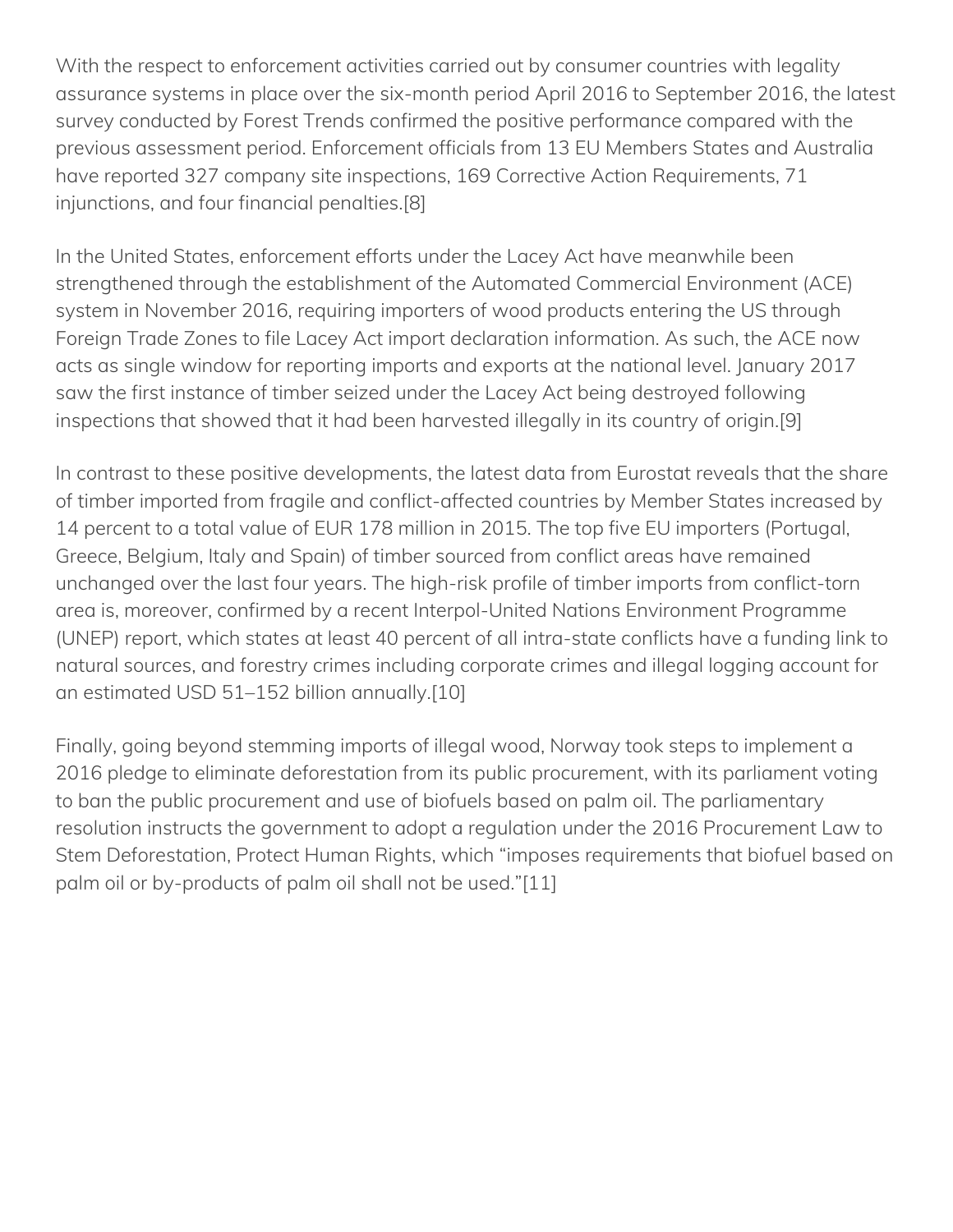## Criterion 2: Strengthening the rule of law

## *Indicator 2.1: Number of killings connected to a forest or land issue*

<span id="page-4-0"></span>Intense global competition for land-based products, together with critical changes in climate conditions, have led to a significant increase in the number of killings of people who defended their land or the environment against industries over the last seven years, during which an average of 125 have been recorded annually. 2016 saw the previous year's record number of killings topped, with 182 such murders. This represents a continuation of the upward trend in activist killings observed since 2010, when they numbered 80 (Figure 1).

Figure 1: Killings and enforced disappearances of environmental defenders (2010-16)

<span id="page-4-2"></span><span id="page-4-1"></span>

Source: Compiled by Climate Focus based on data provided by Global Witness.

<span id="page-4-3"></span>Global Witness data[12] show that the main sectors connected with the murders of land and environmental defenders in 2016 were the mining and extractive industries sector (33 killings identified), followed by logging (23), agribusiness (23), poaching (18), and hydroelectric dams (7).[13] Murders of environmental defenders related to logging activities rose from 15 in 2015. Killings were perpetrated in 18 countries throughout 2016, compared to 16 in 2015, but the phenomenon is still geographically polarized, with almost 70 percent of total killings documented in Latin America. Nonetheless, the increase of land dispute-related deaths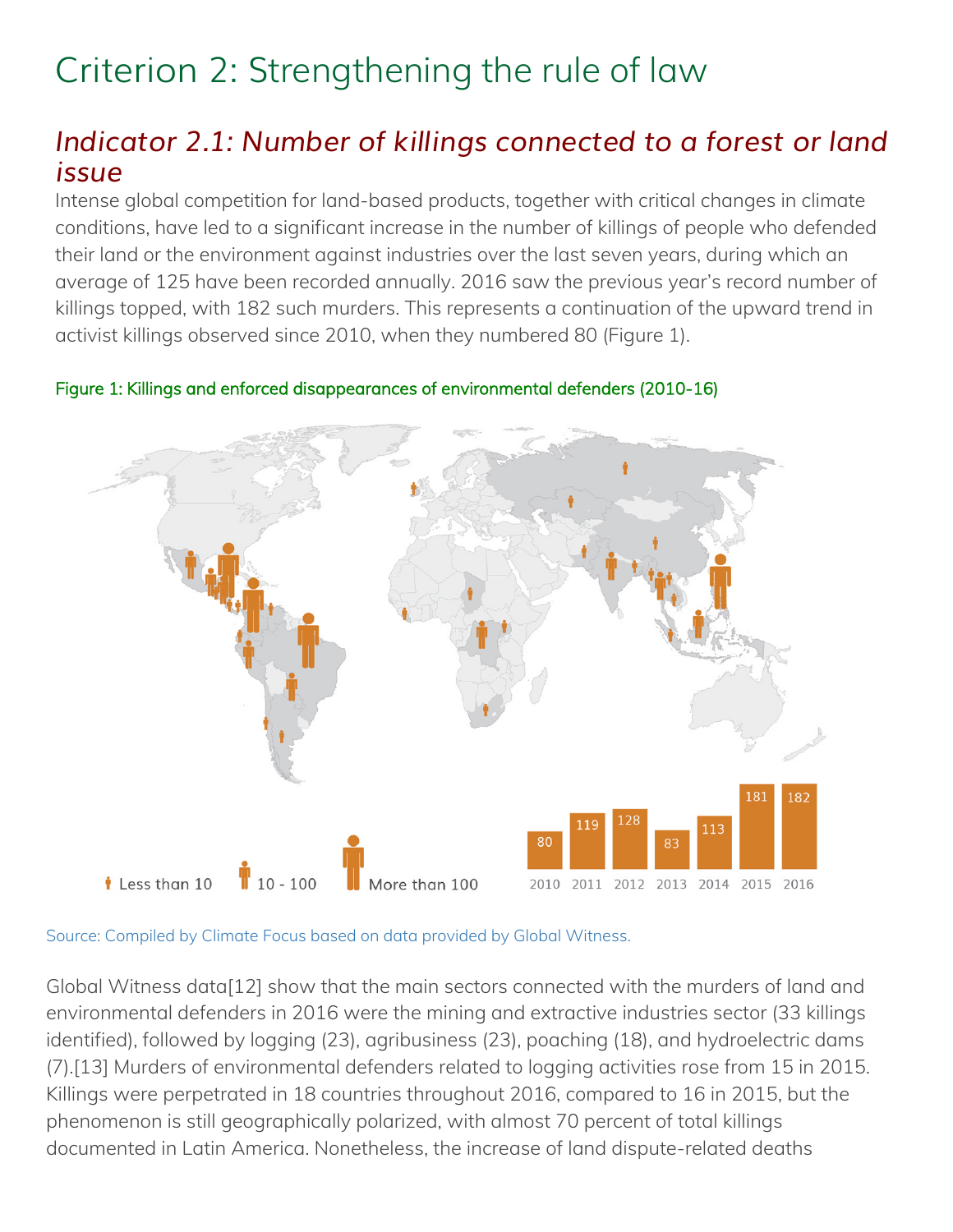recently registered in Asia has shown no sign of abatement. Unlike the previous year, not all killings took place in tropical forest countries,[14] and while 40 percent of victims were indigenous peoples, park rangers and forest guards have become more frequent targets, with at least 20 being murdered in 2016.

### Support for strengthening forest governance and the recognition of land rights

In our 2015 assessment, we presented a qualitative overview of international financial resources made available for strengthening forest governance and the recognition of land rights. The past year saw some notable developments in these areas.

• The International Land and Forest Tenure Facility was formally established in 2017, and has a budget of USD35 million and between 2014-18 USD15 million will be channeled to projects in six pilot countries: Panama, Liberia, Mali, Cameroon, Indonesia, and Peru.[15] The Norwegian government just announced a new USD20 million commitment to support the initiative.[16]

• The Forest Investment Program's Dedicated Grant Mechanism for Indigenous Peoples and Local Communities started operations in late 2015 and as of the time of its 2016 Annual Report had been capitalized with USD 80 million and had already allocated all of this funding to projects across Africa, Asia, and Latin America. Moreover, five country projects, worth a total of USD 21.5 million, had already been approved.[17]

• The Forest Carbon Partnership Facility's Capacity Building Program for Forest-Dependent Indigenous Peoples and Southern Civil Society Organizations saw additional financing approved in 2017. The program now has more than USD 11.5 million in funding approved.

Despite these positive developments, it is clear that insufficient finance is flowing to indigenous peoples and local communities. Land titling programs also need additional technical assistance and support.

# Data Developments

## Data development #1: Development of indicators on tenure security under the Sustainable Development Goals

Another important development for tracking global progress on tenure security issues is SDG Indicator 1.4.2, which measures the "proportion of total adult population with secure tenure rights to land, with legally recognized documentation and who perceive their rights to land as secure, by sex and by type of tenure". While this SDG indicator does not specifically focus on the rights of indigenous peoples and local communities, it is nonetheless relevant since it is expected to significantly enhance global tenure data as a whole.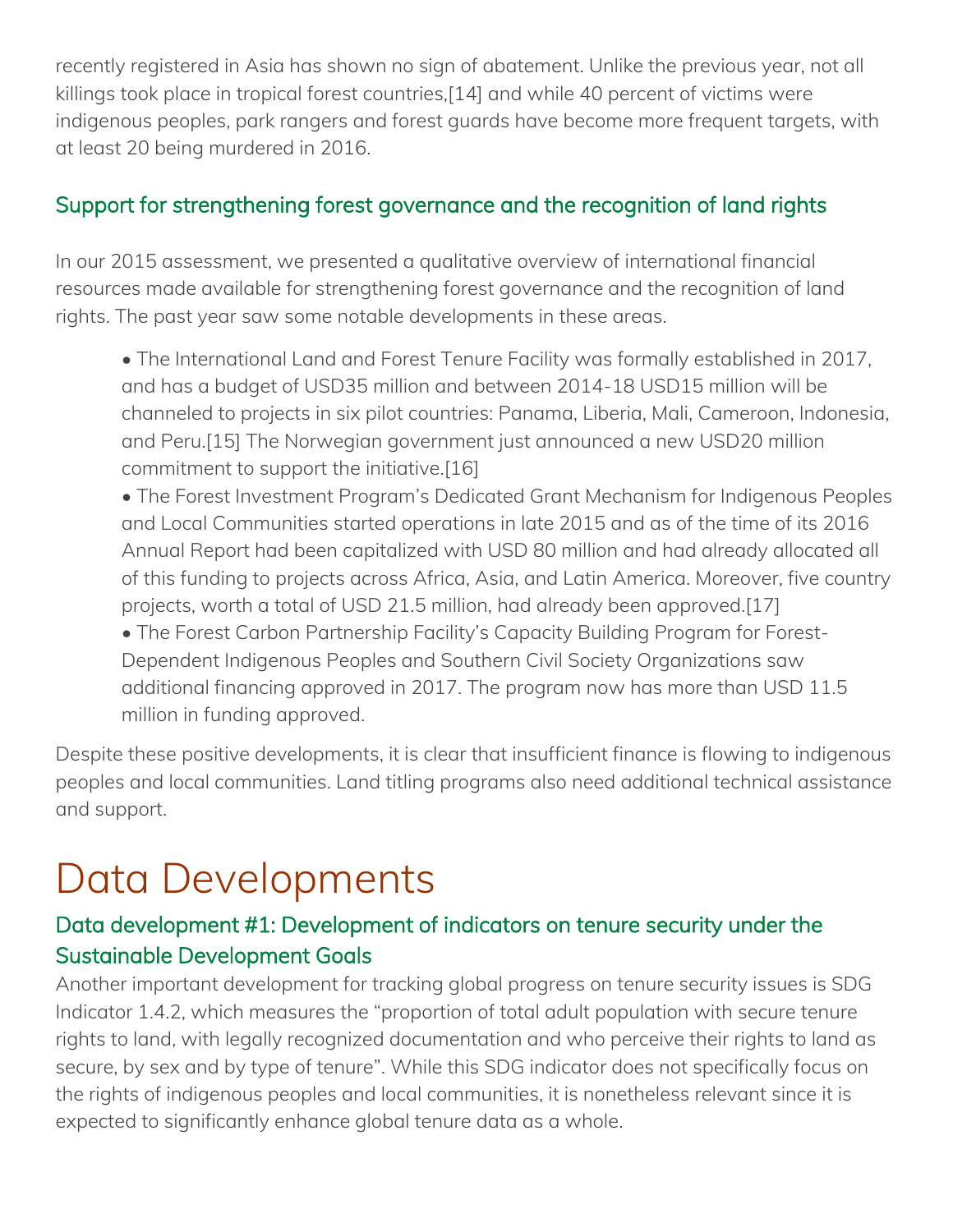Tasked with developing a standard methodology for gathering data on land tenure security [an](#page-0-0)d enabling the indicator to be incorporated in the formal SDG monitoring process, UN [H](#page-1-1)abitat and the World Bank have already begun work to this end. Sources for data collection will include country databases and websites, satellite images, remote sensing, joint surveys [w](#page-2-0)ith national agency and international entities, and country questionnaires. Survey data will be collected every year for developed countries and every three to five years for developing [co](#page-3-1)untries, while administrative data collection will occur on an annual basis.[18]

## Data development #2: Assessment of the recognition of women's rights in national [la](#page-4-0)ws and regulations governing community-based forest tenure

[In](#page-4-1) 2017, the Rights and Resources Initiative published its report Power and Potential: A Comparative Analysis of National Laws and Regulations Concerning Women's Rights to [C](#page-4-2)ommunity Forests.[19] The study examines the extent to which women's rights are recognized by national laws and regulations governing community-based forest tenure in 30 [lo](#page-4-3)w- and middle-income countries (LMICs) in Africa, Asia, and Latin America, encompassing 78 percent of forests in LMICs worldwide. This included assessing the recognition of women's rights across eight different areas, from constitutional equal protection down to specific rights categories such as inheritance, leadership, and dispute resolution.

This research is the first to comprehensively assess women's rights in community-based tenure regimes across a large number of tropical forest countries and will complement existing research on the extent of recognition of IPLC forest tenure rights in practice. The first round of research found that adequate gender-sensitive provisions exist for only 3 percent of community-based tenure regimes in regard to women's voting rights, 5 percent in regard to leadership, 10 percent to inheritance, 18 percent to dispute resolution, and 29 percent to membership. These results indicate that there is a long way to go in ensuring gender equality in community-based tenure. The results are expected to be updated every three to five years, and can therefore potentially be fed into future annual New York Declaration on Forest assessments.

Authors: Darragh Conway and Manfredi Trapolino (Climate Focus)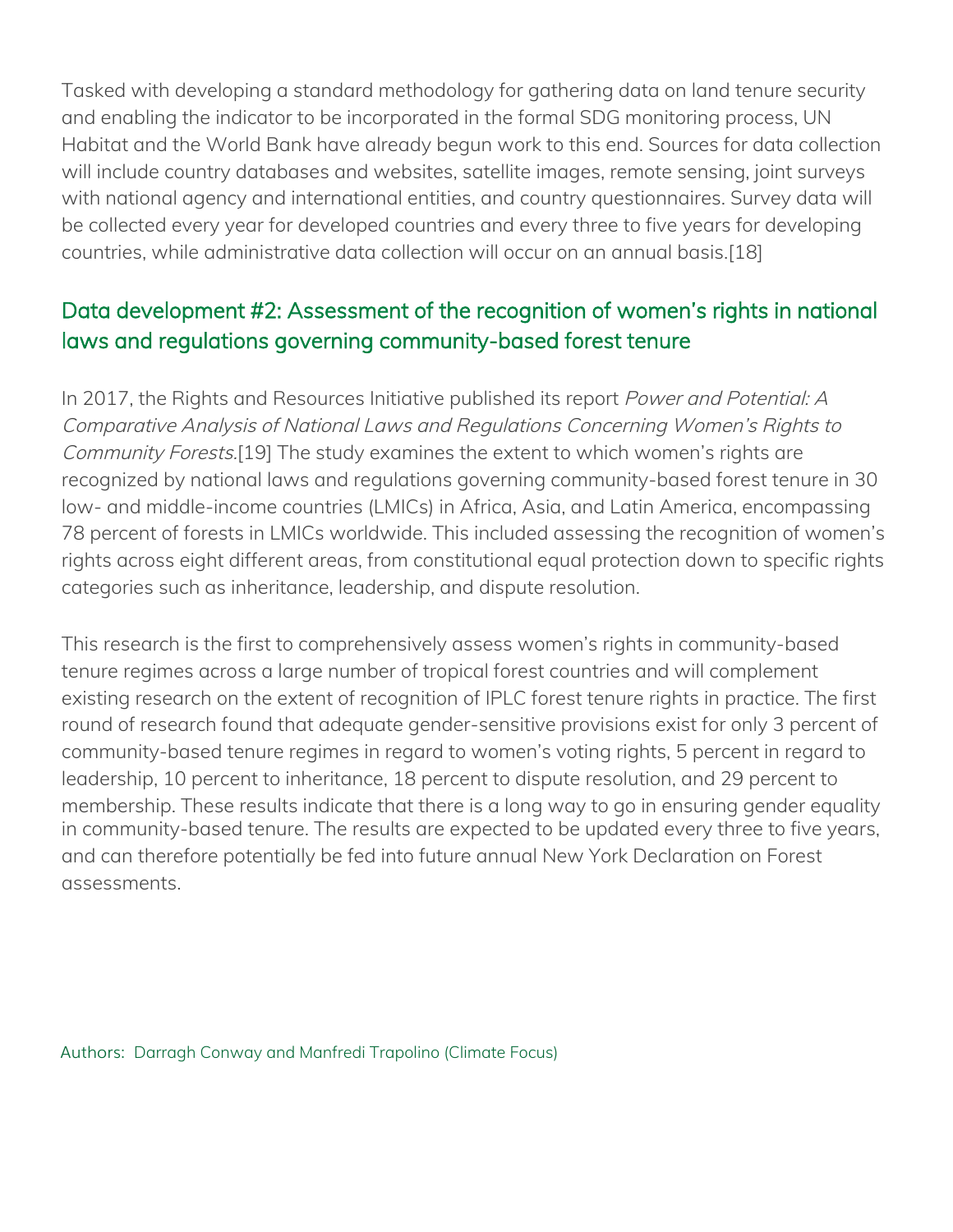[1] EU FLEGT Facility. (2017). Annual report. EU FLEGT Facility: Highlights and insights from 2016. Retrieved from http:// [ww](#page-0-1)w.euflegt.efi.int/publications/eu-flegt-facility-highlights-and-insights-from-2016

[\[2\]](#page-0-0) A TLAS is a system meant to identify, monitor and license legally produced timber at the national level. Central to every VPA, it is primarily used to ensure that only legal timber and timber products are exported to the EU. It incorporates five core components, such as legality definition, control of the supply chain (traceability), verification, issuance of licenses (FLEGT [lice](#page-1-1)nses), and independent monitoring. Since legality assurance systems already exist in many countries, depending on their degree of functionality and credibility, a Partner Country may be asked to either implement changes or introduce a new system. The FLEGT licensing system, on the other hand, certifies that specific timber and timber products comply with the requirements of the European Union Timber Regulation. Once a VPA country starts issuing FLEGT licenses, all timber and timber products exported to the EU market and listed in the respective VPA must be accompanied by a FLEGT license, which operates as mandatory legal requirement. The interdependence between the two systems lies in the fact that only when the country's timber legality assurance system is robust, credible and fully operational, the issuance of FLEGT licenses [beg](#page-3-1)ins.

[3] United Nations Environment Programme. World Conservation Monitoring Centre. (2017). Briefing note on the [imp](#page-4-0)lementation of the EU Timber Regulations October 2016 – March 2017. Retrieved from www.unep-wcmc.org/system/ comfy/cms/files/files/000/000/905/original/EUTR\_Briefing\_note\_Dec16-March17.pdf

[4] EU FLEGT Facility. (2017). Demand side measures in key markets. Retrieved from http://illegallogging-deforestationconference.eu/wp-content/uploads/2017/07/FLEGT\_PART\_DEMAND\_SIDE\_MEASURES\_BO\_GROUP.pdf

[5] Norman, M., & Saunders, J. (2017). Regulating the trade in illegal timber: Asian approaches compared – state of play [Jun](#page-4-2)e 2017. Retrieved from Forest Trends Website: www.forest-trends.org/documents/files/doc\_5634.pdf

[6] ClientEarth. (2016, March). EUTR news – March 2016 to March 2017. Retrieved from www.documents.clientearth.org/ [wp](#page-4-3)-content/uploads/library/2017-03-20-eutr-news-from-march-2016-to-march-2017-ce-en.pdf

[7] United Nations Environment Program – World Conservation Monitoring Centre. (2017). Briefing note on the implementation of the EU Timber Regulations October 2016 – March 2017. Retrieved from https://www.unep-wcmc.org/ system/comfy/cms/files/files/000/000/905/original/EUTR\_Briefing\_note\_Dec16-March17.pdf

[8] Forest Trends. (2016). Timber Regulation Enforcement Exchange, Newsletter Fall 2016. Retrieved from www.foresttrends.org/documents/files/doc\_5494.pdf

[9] US Department of Justice. (2017). Justice Department Reaches Agreement to Ensure Destruction of Timber Believed to Have Been Harvested in Violation of Peruvian Law Action is First for Foreign Timber Seized under the Lacey Act [Press Release]. Retrieved from https://www.justice.gov/opa/pr/justice-department-reaches-agreement-ensure-destructiontimber-believed-have-been-harvested

[10] United Nations Environment Programme & International Police Organization. (2016). The rise of environmental crimes. A threat to natural resources, peace, development and security. Nairobi, Kenya: United Nations Environment Programme.

[11] Rainforest Foundation Norway. (2017). Norway bans palm oil-based biofuel in its public procurement [News story]. Retrieved from: www.regnskog.no/en/news/norway-bans-palm-oil-based-biofuel-in-its-public-procurement

[12] Global Witness. (2017). Defenders of the earth. Global killings of land and environmental defenders in 2016. London, UK: Global Witness.

[13] In 4 other cases, it was not possible to identify the specific sector.

[14] Countries where killings linked to land and natural resource disputes took place, despite the lack of tropical forest areas, are: Ireland, South Africa, and Chile.

[15] Openaid. (2017). The Tenure Facility (RRI-ILFTF) 2014-2017 – The Tenure Facility (RRI) 2014-2017. Retrieved from https://openaid.se/activity/SE-0-SE-6-6105011801-GGG-31220/#

[16] Norwegian Ministry of Climate and Environment. (2017). Norway fulfills support pledge [News story]. Retrieved from https://www.regjeringen.no/en/aktuelt/local-communities/id2573457/